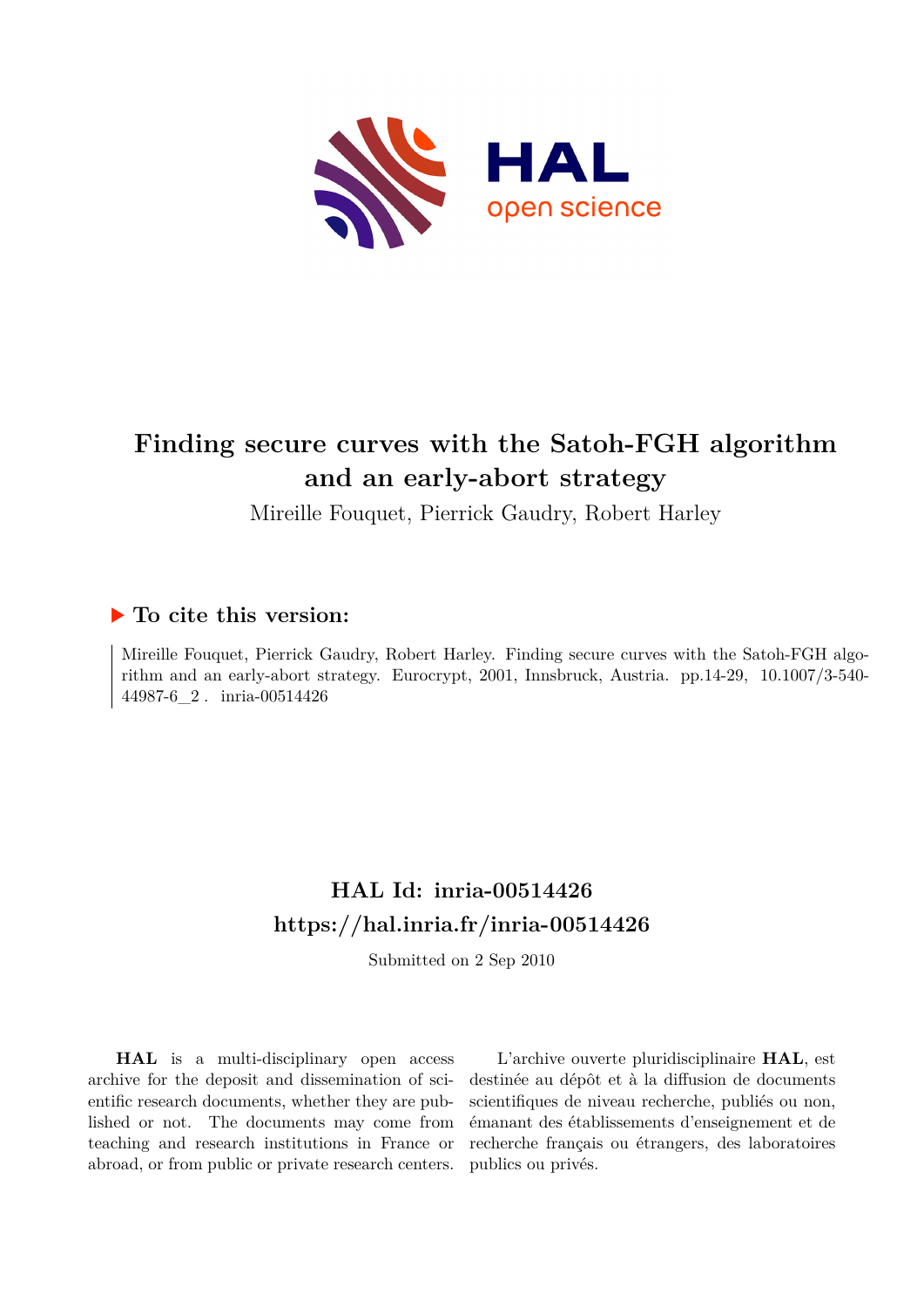## Finding Se
ure Curves with the Satoh-FGH Algorithm and an Early-Abort Strategy

Mireille Fouquet , Pierrick Gaudry , and Robert Harley

. LIX, Ecole noivtecnnique, 91128 Palaiseau Cedex, France - Argolech, 26 ter rue Nicolai, 75012 Paris, France

Abstract. The use of elliptic curves in cryptography relies on the ability to count the number of points on a given curve. Before 1999, the SEA algorithm was the only efficient method known for random curves. Then Satoh proposed a new algorithm based on the canonical p-adic lift of the curve for  $p > 5$ . In an earlier paper, the authors extended Satoh's method to the case of characteristics two and three. This paper presents an implementation of the Satoh-FGH algorithm and its appli
ation to the problem of finding curves suitable for cryptography. By combining Satoh-FGH and an early-abort strategy based on SEA, we are able to find secure random curves in characteristic two in much less time than previously reported. In particular we can generate curves widely considered to be as secure as RSA-1024 in less than one minute each on a fast workstation.

#### 1Introdu
tion

Since elliptic curve cryptosystems were first proposed in the mid-eighties by Koblitz [Kob87] and Miller [Mil87], their efficiency and security have been the focus of intense study. In recent years, they have become widely accepted as an alternative to cryptosystems based on factorisation or discrete logarithms in finite fields, especially for constrained environments.

One of the initial steps in protocols based on elliptic curve cryptography is to generate a suitable curve defined over a finite field. To ensure that the system is secure, the curve must be chosen to have a number of points which is divisible by a large prime so that computing discrete logarithms on the curve is intractable using known attacks. Hence it is necessary to know the cardinality of the curve.

Among the elliptic curves defined over a given finite field, there are some classes of curves with particular properties that are useful for counting points or for accelerating arithmetic operations occurring in the protocols. However hoosing su
h urves an be dangerous.

Perhaps the most striking example is trace 1 curves. The number of points over  $\mathbb{F}_q$  is simply q. However Smart [Sma99], Satoh-Araki [SA98] and Semaev [Sem98] independently discovered a polynomial-time attack.

Another attack due to Menezes-Okamoto-Vanstone [MOV91], and generalised by Frey-Rück [FR94], reduces discrete logs on supersingular and trace 2 curves to discrete logs in a small-degree extension of  $\mathbb{F}_q$ . This yields an algorithm that runs in sub-exponential time.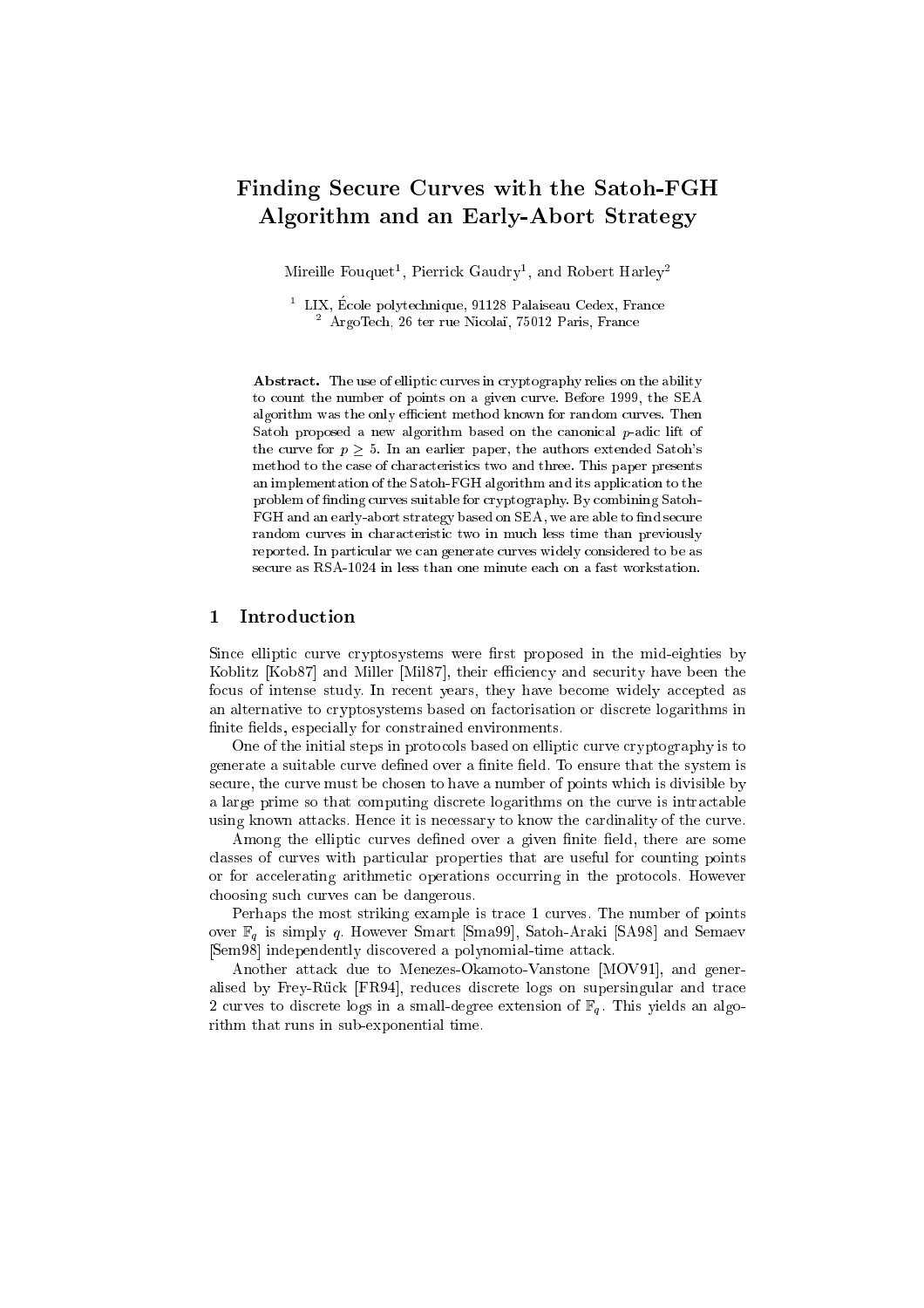A minor weakness is known for curves with many automorphisms  $[vOW99]$ , [GLV], [DGM99] including curves defined over a small subfield, proposed by Koblitz, and some complex-multiplication curves. Attacks on these curves take less time than for generic curves, but remain in exponential time.

It has recently been shown by Gaudry-Hess-Smart [GHS00] that curves defined over composite extension fields are also weak in certain cases, using a reduction via hyperelliptic curves.

These results suggest that for maximum security one should avoid curves with special properties and instead choose a random curve whose number of points is divisible by a large prime, over a prime field or an extension of prime degree. This ideal procedure was made possible in practice by the SEA algorithm due to Schoof [Sch85], [Sch95], Elkies [Elk98], Atkin [Atk92] and others [Cou94] [Cou96], [Mor95], [Ler97a], [Mül95], [Dew98], etc. With this method, counting points on one given urve is reasonably fast.

However finding a cryptographically suitable curve requires testing many curves and this takes much more time. For instance, Johnson and Menezes [JM99] recently described this process as a "complicated and cumbersome task" requiring "a few hours on a workstation" for  $200$  bits.

Recently, a new algorithm for counting points on curves in small characteristic  $p > 5$  was designed by Satoh [Sat00] and we extended it to characteristics two and three in [FGH00]. An independent extension to characteristic two is described by Skjernaa [Skj].

Satoh's algorithm is asymptotically superior to SEA for fixed  $p$ , requiring  $O(\log^{3+\epsilon}q)$  deterministic time, instead of  $O(\log^{3+\epsilon}q)$  under reasonable hypotheses. As demonstrated in [FGH00], the Satoh-FGH algorithm is much faster in practice in characteristic two. Indeed we were able to count points over much larger fields (up to 8009 bits) than had previously been possible, and could match the largest size rea
hed with SEA (i.e. 1999 bits) in just three hours.

In the following we will describe a method for generating cryptographically suitable curves, over fields of 113 to 571 bits, using an implementation of the Satoh-FGH algorithm combined with an efficient early-abort strategy based on ideas from SEA. In this manner we redu
e substantially the time required for urve-generation, nding suitable 200-bit urves in minutes rather than hours on a workstation, for instan
e.

In section 2, we recall some basic facts about elliptic curves defined over finite fields of characteristic two. Next we review some algorithms that can be used to compute the cardinality of a curve, and in particular we give a description of the Satoh-FGH algorithm. Se
tion 4 gives the onditions that a urve must satisfy in order to be suitable for cryptographic applications. It also describes the early-abort strategy first used by Lercier in [Ler97a] for selecting good curves. Last but not least we describe our implementation and the results we obtained by ombining a more aggressive early-abort strategy and the Satoh-FGH algorithm.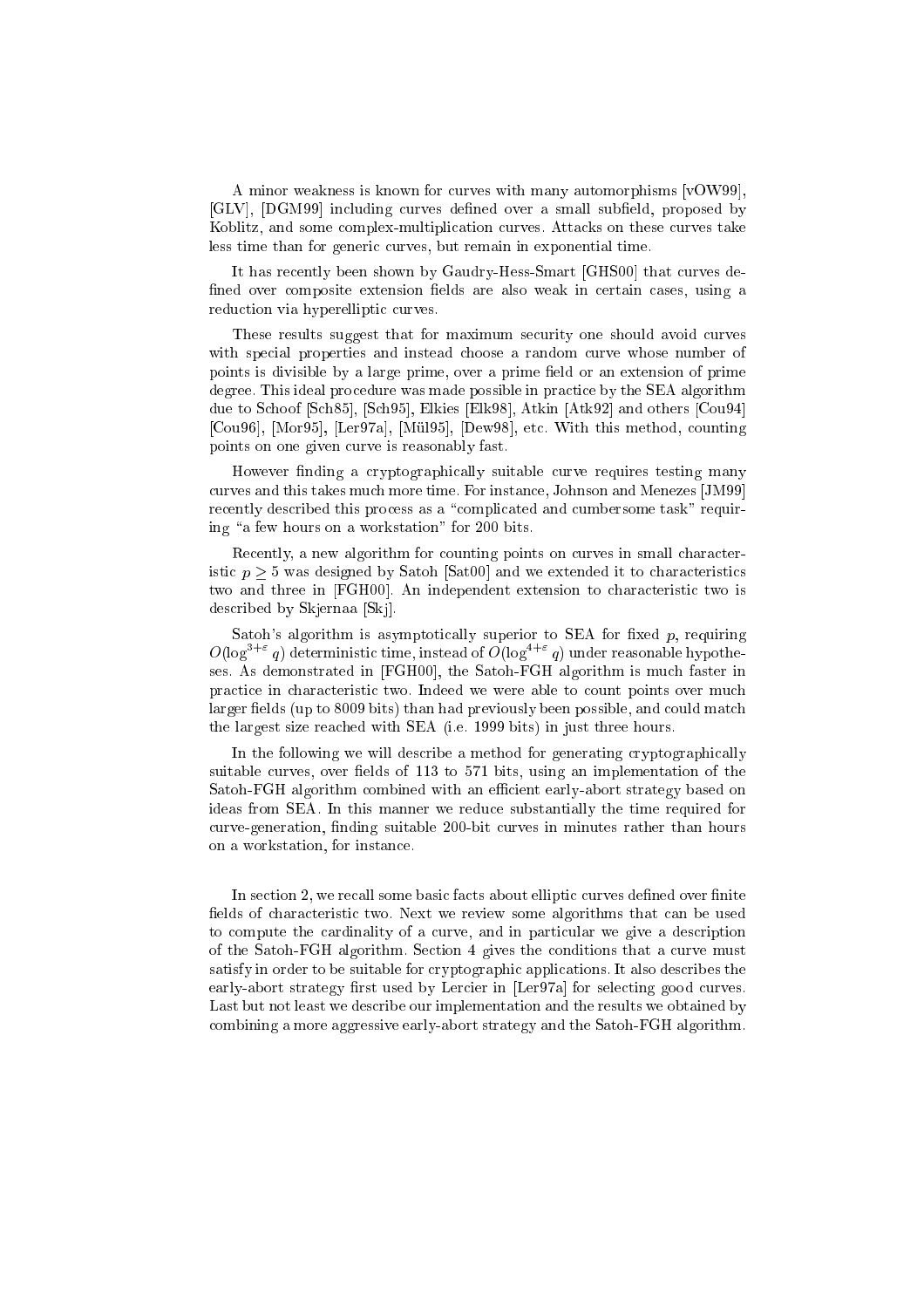#### 2Elliptic Curves over Finite Fields of Characteristic Two

In this section, we recall some basic facts about elliptic curves defined over  $\mathbb{F}_q$ where  $q = z^*$ . We will only be concerned with characteristic two. For more informations on elliptic curves, the reader can refer to [Men93], [Sil86], [BSS99].

For our purposes, we can choose the equation of an elliptic curve  $E$  (with non-zero  $j$ -invariant) to be:

$$
E: y^2 + xy = x^3 + a_6 \quad \text{where } a_6 \in \mathbb{F}_q^*.
$$

Its *twist* curve is:

$$
E^* : y^2 + xy = x^3 + a_2x^2 + a_6
$$

where  $a_2$  is some fixed element of trace 1.

An important invariant of the curve is its *j*-invariant  $j(E) = 1/a_6$ . In the following we assume  $j(E) \notin \mathbb{F}_4$  and in particular that curves are ordinary i.e., not supersingular.

The set of points  $E(\mathbb{F}_q)$  of the curve is:

 $E(\mathbb{F}_q^-)=\{(x,y)\in \mathbb{F}_q^- \mid (x,y) \text{ satisfies the equation of } E\}\cup \{O_E\},$ 

where  $\mathcal{O}_E$  is the *point at infinity*.

The Frobenius automorphism F is the map  $x \mapsto x^x$  on  $\mathbb{F}_q$ . It can be extended to an endomorphism of  $E$ :

$$
F: E \to E
$$

$$
(x, y) \mapsto (x^q, y^q)
$$

Its characteristic equation is of the form:

$$
F^2 - cF + q = 0.
$$

One can show that the number of points on  $E$  is

$$
N = q + 1 - c, \quad \text{with} \quad |c| \le 2\sqrt{q}
$$

where c is the trace of Frobenius on  $E$ . The bound on c is due to Hasse [Has33]. Note that  $4|N$  since the point  $(4/\overline{a_6}, \sqrt{a_6})$  on E has order four. The number of points on E is  $N = q + 1 + c$  and one has  $2 \parallel N$ .

The *little* Frobenius automorphism  $\sigma$  is the map  $x \mapsto x^2$ . It can be extended to an isogeny from E to the conjugate curve  $E^+$ :  $y^- + xy = x^+ + a_6^-$  as follows:

$$
\sigma: E \to E^{\sigma}
$$
  

$$
(x, y) \mapsto (x^2, y^2).
$$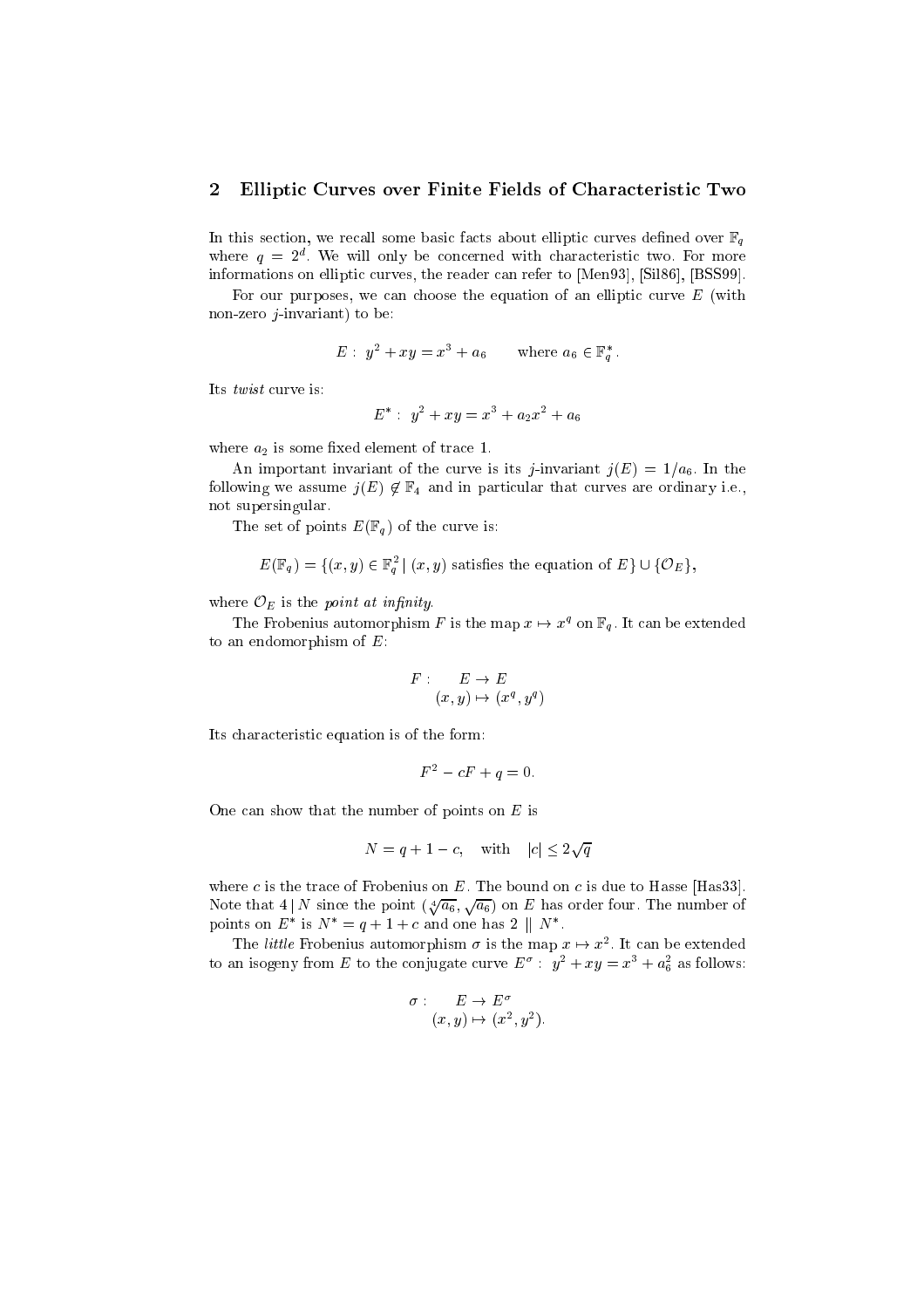#### 3Counting the Number of Points

## 3.1 The S
hoof-Elkies-Atkin Algorithm

The first polynomial-time algorithm for counting points on elliptic curves over finite fields was described by Schoof in [Sch85]. The basic idea is to find the trace of the curve modulo small primes  $\ell$  by studying the action of F on the  $\ell$ -torsion part of E. Restricting the characteristic equation of F to the  $\ell$ -torsion results in

$$
(X^{q^2}, Y^{q^2}) - [q](X, Y) = [c_\ell](X^q, Y^q)
$$

for each point  $(X, Y)$ , where  $c_{\ell} \equiv c \mod \ell$ . This equality can be tested, for each candidate  $c_{\ell} \in [0 \dots \ell-1]$ , by doing polynomial arithmetic modulo the  $\ell$ -division polynomial. Now, it suffices to compute  $c_{\ell}$  for many small primes  $\ell$ and then to re
over the exa
t result using the Chinese Remainder Theorem. The time required for point-counting over  $\mathbb{F}_q$  with this algorithm is  $O(\log^{1+\epsilon}q)$  using asymptotically fast methods for arithmetic (or  $O(\log^2 q)$  using naive arithmetic). I he degree of the  $t=0.01$  show polynomial is  $O(t^-)$ , which grows quickly and causes this algorithm to be slow in practice.

In large characteristic, Elkies [Elk98] and Atkin [Atk92] improved Schoof's method yielding the so-called SEA algorithm (see [Sch95]) with run-time reduced to  $O(\log^+ \frac{q}{q})$  (or  $O(\log^+ q)$ ) under reasonable hypotheses. Their idea is to construct a factor of degree  $O(\ell)$  of the division polynomial and work with it instead. Such a factor can be found by factoring the modular polynomial to find eigenspaces of the Frobenius endomorphism F restricted to  $E[\ell]$ .

Further work by Morain [Mor95] and others led to practical implementations of SEA for prime fields. Couveignes extended SEA to work in small characteristic using the formal group  $[$ Cou $94]$  or the *p*-torsion  $[$ Cou $96]$  and Lercier found an efficient method for characteristic two [Ler97a].

## 3.2 The Satoh-FGH Algorithm

Here we present our adaptation of Satoh's algorithm to the case of characteristic two. The reader can find more details, including for odd characteristic, in  $[Sat00]$ and  $[FGH00]$ .

The principal idea of this new algorithm is to lift E to a curve  $\mathcal E$  over a 2-adic ring  $\mathbb{Z}_q$  and to compute the trace of the Frobenius on  $\mathcal{E}$ .

**Canonical Lift of the Curve** Just as  $\mathbb{F}_q$  is obtained from  $\mathbb{F}_2$  by taking an algebraic extension modulo an irreducible polynomial  $f(x)$ , one can obtain  $\mathbb{Z}_q$ from the 2-adic integers  $\mathbb{Z}_2$  by taking an extension modulo a polynomial  $g(x)$ which reduces modulo 2 to  $f(x)$ . Thus we have  $\mathbb{Z}_q = \mathbb{Z}_2[x]/(g(x))$ . We represent this situation with the following figure.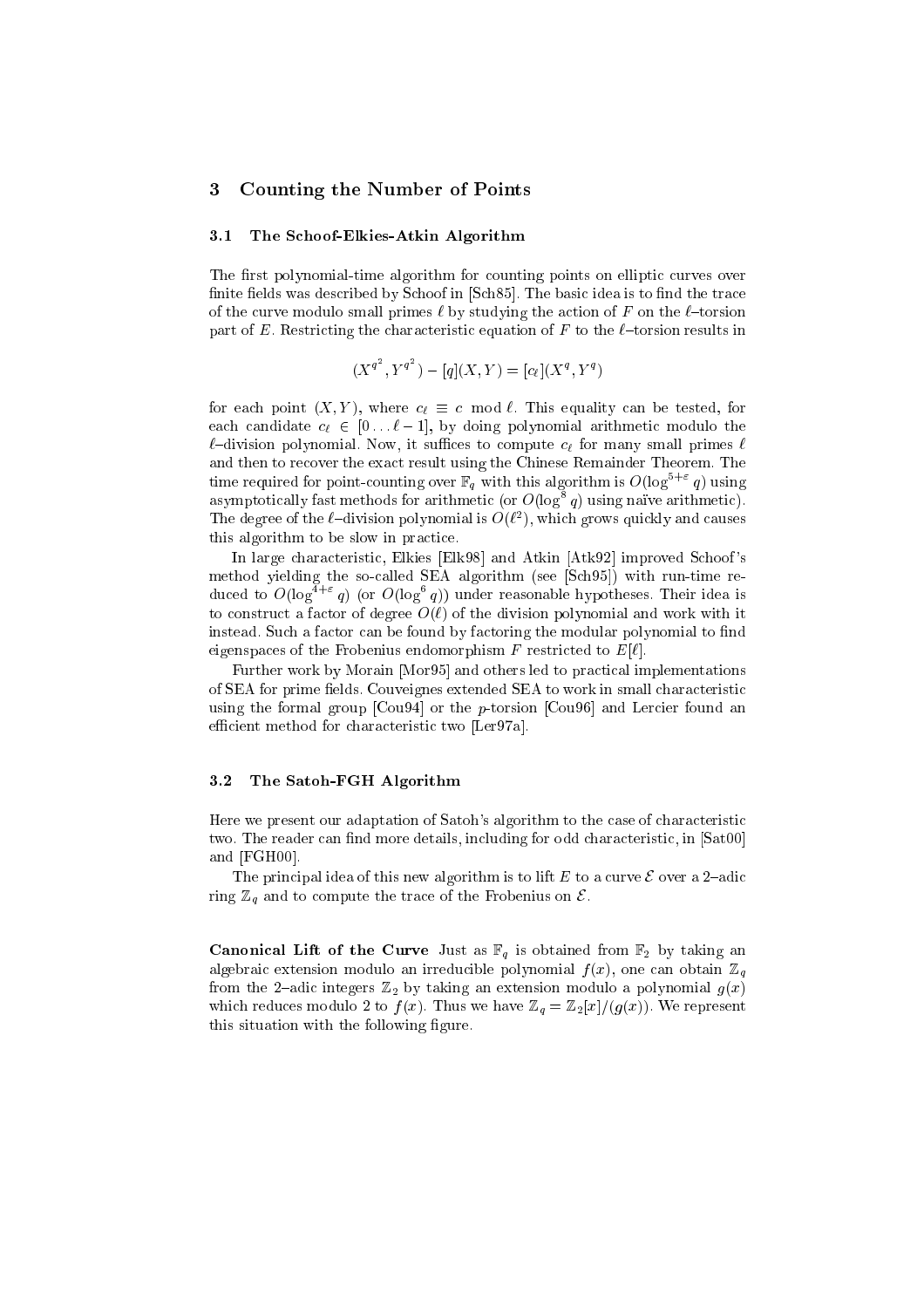

A Frobenius morphism  $\mathcal F$  can also be defined on  $\mathbb{Z}_q$ . In this case it is not a simple q-th powering operation but something much more complicated. We do not define it explicitly since we will never have to compute it. Similarly, there exists a little Frobenius morphism  $\Sigma$ . For further details on  $\mathbb{Z}_q$  and its Frobenius maps, see [Ser68].

A theorem of Lubin, Serre and Tate [LST64] guarantees the existence and uniqueness of a canonical lifted curve  $\mathcal E$  over  $\mathbb Z_q$  such that  $\text{End}(\mathcal E)=\text{End}(E)$ , via a canonical lift of the *j*-invariant. Indeed  $J = j(\mathcal{E})$  is characterised by  $J \equiv j(E)$ modulo 2 and  $\Phi_2(J, \Sigma(J)) = 0$ , where  $\Phi_2$  is the 2-modular polynomial.

A crucial part of Satoh's contribution is an efficient algorithm for lifting jinvariants. Instead of lifting  $j(E)$  in isolation, he suggests lifting the whole cycle of conjugate *j*'s simultaneously. He also proposes considering the duals  $\Sigma_i$  of the little Frobenius isogenies instead of  $\Sigma_i$  themselves. Indeed the duals are separable and hen
e are determined by their kernel. After having lifted the j-invariants using Satoh's method, we lift the coefficients of the curves and then compute the kernels by lifting a 2-torsion point on each conjugate curve, using the methods from [FGH00]. As a result, we compute the following diagram:

$$
\mathcal{E}_0 \xrightarrow{\hat{\Sigma}_0} \mathcal{E}_1 \xrightarrow{\hat{\Sigma}_1} \cdots \xrightarrow{\hat{\Sigma}_{d-2}} \mathcal{E}_{d-1} \xrightarrow{\hat{\Sigma}_{d-1}} \mathcal{E}_0
$$
\n
$$
\downarrow \pi
$$
\n
$$
E_0 \xrightarrow{\hat{\sigma}_0} E_1 \xrightarrow{\hat{\sigma}_1} \cdots \xrightarrow{\hat{\sigma}_{d-2}} E_{d-1} \xrightarrow{\hat{\sigma}_{d-1}} E_0
$$

Here the top row is over  $\mathbb{Z}_q$  to precision  $O(2^{n/(2+\epsilon)/2})$  and  $\pi$  is reduction modulo 2 down to  $\mathbb{F}_q$ .

Computing the Trace in  $\mathbb{Z}_q$  Since traces are preserved by taking the dual and by anoni
al lifting, we have the equation:

$$
\operatorname{Tr}(F) = \operatorname{Tr}(\hat{F}) = \operatorname{Tr}(\hat{\mathcal{F}}).
$$

 $m$ oreover  $J$  can be written as the composition

$$
\hat{\mathcal{F}} = \hat{\Sigma}_{d-1} \circ \ldots \circ \hat{\Sigma}_1 \circ \hat{\Sigma}_0.
$$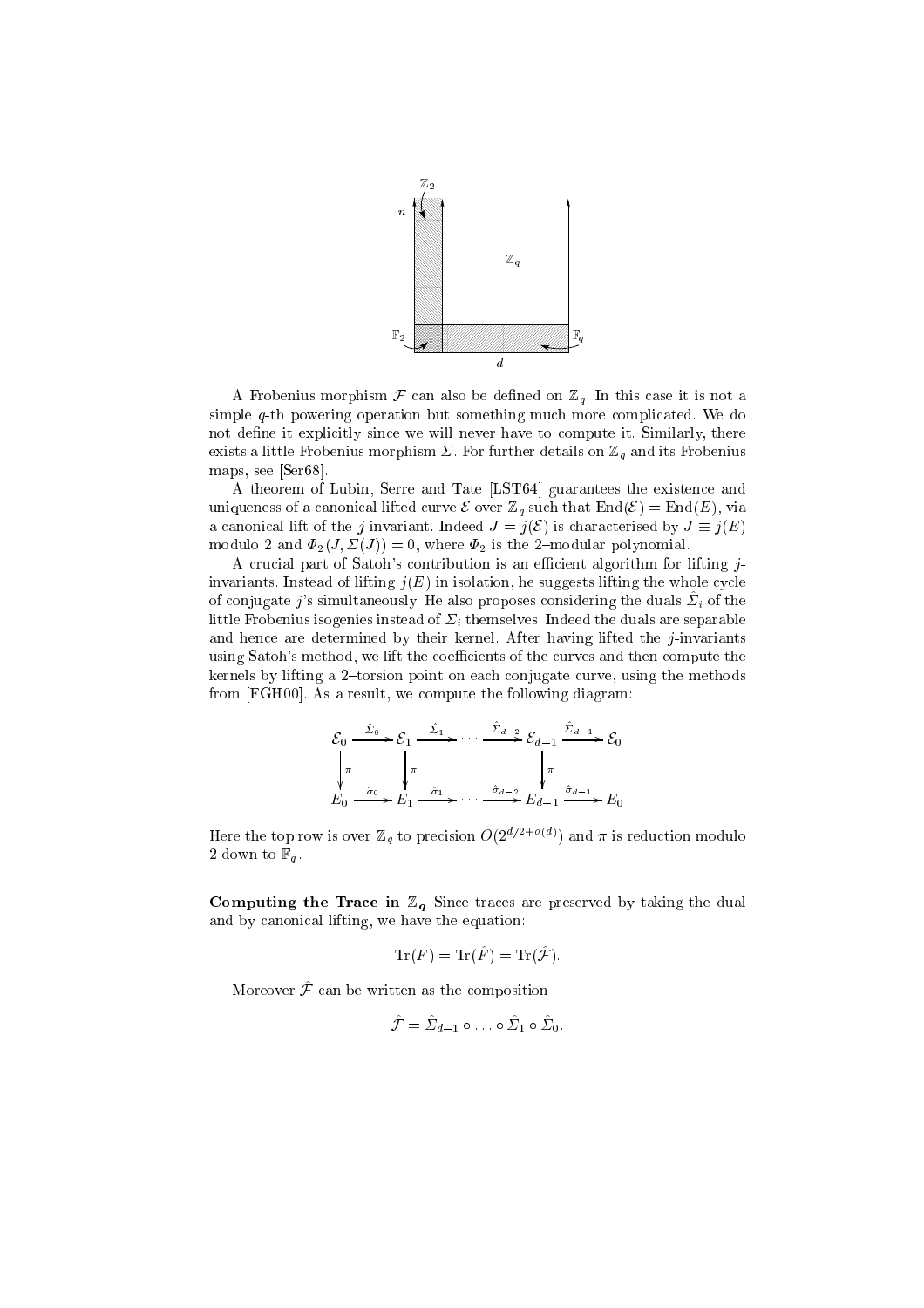To find its trace we go to the formal groups of the curves. In formal groups, isogenies are represented by power series and composing isogenies is done by composing the power series. The first coefficient  $c_1$  of the power series of  $\hat{\mathcal{F}}$  is related to its trace as follows:

$$
\mathrm{Tr}\,\hat{\mathcal{F}}=c_1+\frac{q}{c_1}
$$

Therefore, computing the trace can be done by computing  $c_1$ , and the latter can be computed by composing all the power series of the  $\Sigma_i$ . Only the first coefficients  $g_i$  of the  $\hat{\Sigma}_i$  have to be determined, and this can be done with Vélu's formulae [Vél71]. More precisely,  $g_i^2$  is given by an explicit formula involving the lifted curves and 2-torsion. Taking one of the square roots of  $\prod g_i^2$  produces the trace to sufficient precision for it to be recovered exactly using Hasse's bound.

#### $3.3$ Description of the Algorithm

In this section, we give a synthetic description of the algorithm. For a more detailed one, we refer the reader to [FGH00]. The general procedure is:

#### Procedure MAINALGORITHM

**Input:** An elliptic curve E defined over  $\mathbb{F}_q$ , with  $j(E) \notin \mathbb{F}_4$ . Output: The trace of the curve.

- 1. Compute the cycle of d curves  $E_i$  and their j-invariants  $j_i$ .
- 2. Lift all the  $j_i$ 's simultaneously, yielding  $J_i$ .
- 3. Lift each curve by lifting its  $a_6$  coefficient.
- 4. Lift the kernel of each  $\hat{\Sigma}_i$ .
- 5. Compute the trace from the lifted data.

In this procedure, points 2, 3 and 4 concern the lifting of the cycle of curves and of the kernels. We will detail these first. An essential ingredient is Newton's *iteration* for improving the (2-adic) precision of a root of a function.

## Procedure LIFTCURVESAND2TORSION

**Input:** A cycle of  $d$  conjugate curves, and their *j*-invariants. **Output:** The canonical lift of this cycle over  $\mathbb{Z}_q$ .

- 1. Lift the  $j$ -invariants simultaneously using an adaptation of the Newton iteration to the multivariate case. The function to be considered acts on a  $1 \times d$ vector:  $\Theta(x_0,\ldots,x_{d-1}) = (\Phi_2(x_0,x_1),\Phi_2(x_1,x_2),\ldots,\Phi_2(x_{d-1},x_0))$  and the initial approximation of the root is the vector  $(j_0, j_1, \ldots, j_{d-1})$  modulo 2.
- 2. Lift each curve  $E_i$  by lifting its  $a_6$  coefficient, yielding  $A_i$ , using a Newton iteration with the function  $f(x) = 1 + J(x + 432x^2)$  and the initial approximation  $-1/J_i$  modulo 16.
- 3. Lift the 2-torsion point in the kernel of each  $\hat{\Sigma}_i$  yielding  $(X_i, Y_i)$  on  $\mathcal{E}_i$ , using a Newton iteration based on the function  $f(x) = 8x^3 + x^2 + A_i$  with initial approximation  $1/J_{i+1}$  modulo 4.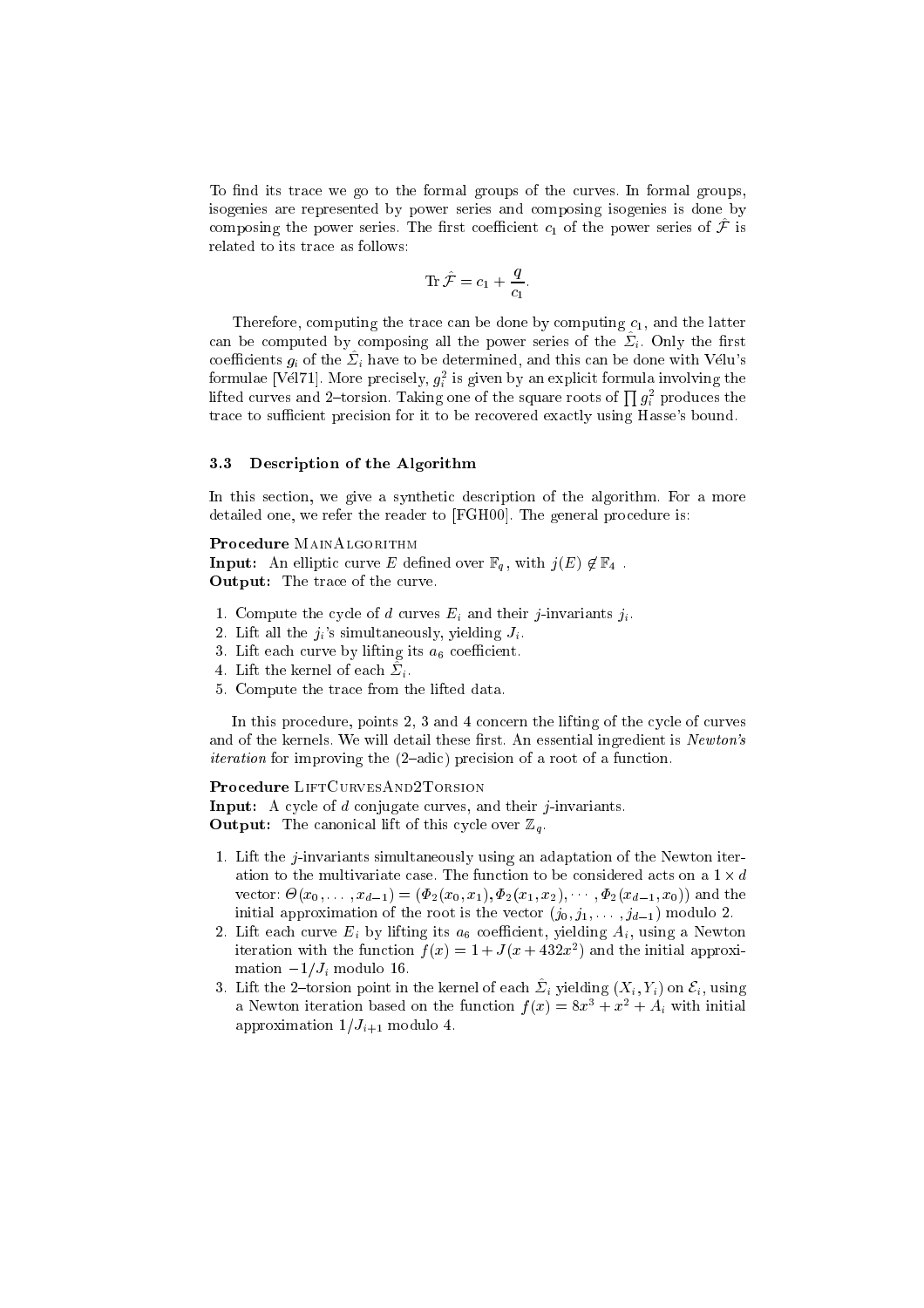With these algorithms, one can perform the lifting efficiently. Once this is done, it remains to compute the trace of  $\mathcal{F}$ . The equations in the following algorithm are derived from Vélu's formulae.

### Procedure COMPUTETRACE

**Input:** A cycle of d curves, given by  $A_i$ , and 2-torsion abscissae  $X_i$ . **Output:** The trace of  $\mathcal{F}$ .

1. Compute the square of the first coefficient of the expansion of each  $\hat{\Sigma}_i$  in the formal group of  $\mathcal{E}_i$  using Vélu's formulae. The result is:

$$
g_i^2 = \frac{1 - 252X_i + 19008A_i}{(1 + 120(X_i + 6X_i^2))(1 + 864A_{i+1})}
$$

- 2. Compute  $c^2 = \prod g_i^2$ .
- 3. Compute c by computing a square root of  $c^2$  and by determining the sign using  $c \equiv 1 \mod 4$ .

#### $\overline{4}$ Good Elliptic Curves in Cryptography

The security of elliptic curve cryptosystems depends on the difficulty of solving the elliptic curve discrete logarithm (ECDL) problem. As mentioned in the introduction, there are several attacks against curves with special properties such as the one against trace 1 curves, or the MOV reduction for supersingular curves, etc.

For random curves, the chance that one of these methods can apply is vanishingly small. However there are other attacks that work for generic abelian finite groups.

The first is Pohlig-Hellman reduction [PH78]. When the group order  $N$  has all its prime factors small, discrete logs can be computed quickly by working in small subgroups. Thus for good security it is essential to pick a group whose order is divisible by a large prime.

The other attacks are algorithms that run in time  $O(\sqrt{N})$ . They include Shanks' baby-step giant-step algorithm (see [Coh96]) and Pollard's  $\rho$  method [Pol78]. In practice, the most difficult ECDL that has been computed is on a Koblitz curve over  $\mathbb{F}_2$ <sup>109</sup> using a distributed version of Pollard- $\rho$  [Har00].

By extrapolating the work required to larger sizes and allowing safety margins for future increases in computing power, it is generally believed (see [FIPS186], [LV00],  $[P1363]$ , [Sil00]) that a random curve whose order is divisible by a prime of at least 160 bits will offer reasonable security, comparable to 80-bit symmetric systems or 1024-bit RSA. For applications with the highest security requirements, one may take larger safety margins.

To find a secure curve, Lercier [Ler97a] proposed an early-abort strategy to use when computing the cardinality of the curve using SEA. The idea is to test on the fly if  $q + 1 - c \equiv 0 \mod l$ . If the test is true, then we throw away the curve and try again with another one. Since SEA computes c mod  $\ell$ , this test is easy to implement and costs no extra run-time. In large characteristic where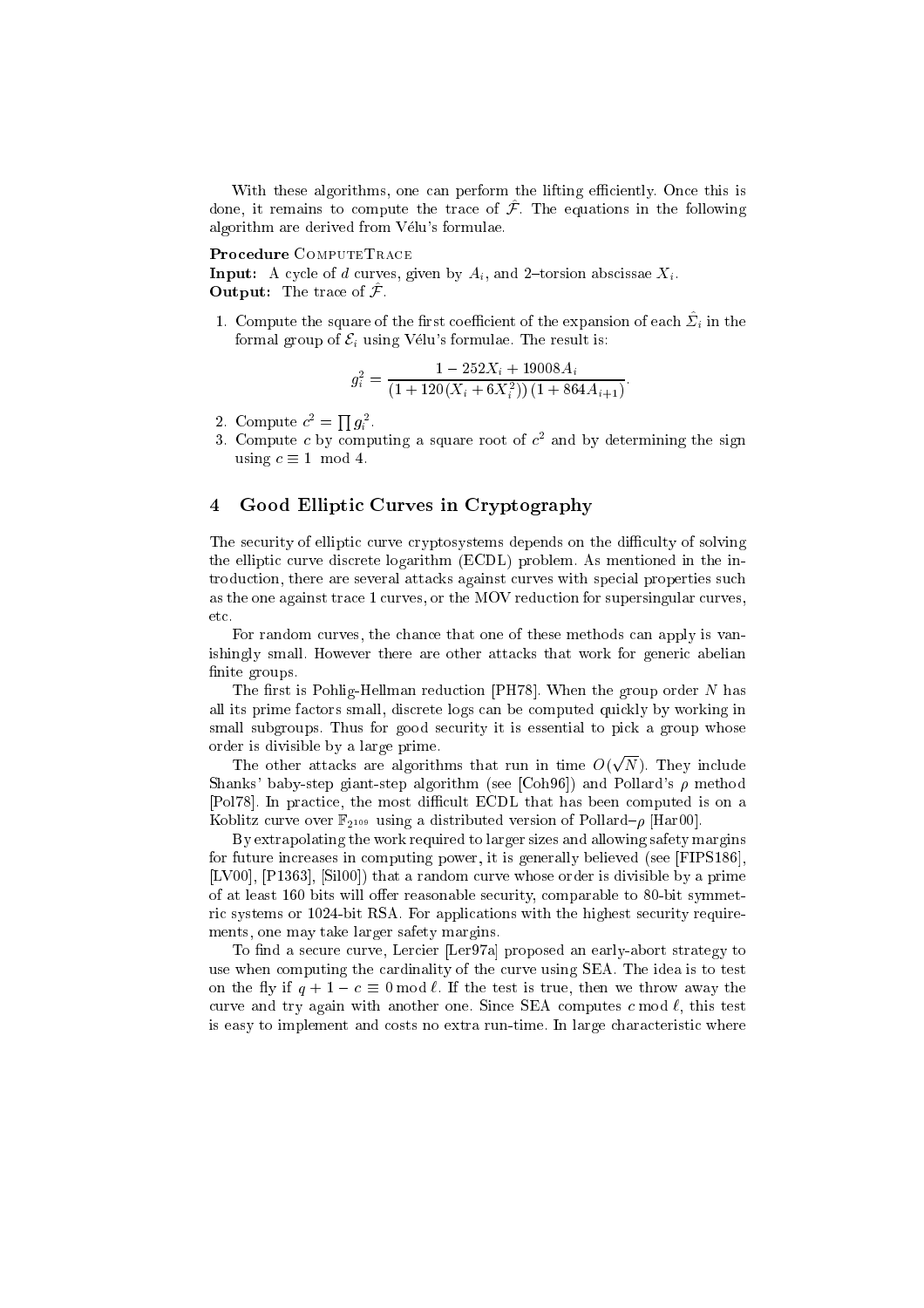Satoh-FGH does not apply this is still the best known method and we refer to the existing literature on the subject [LM95], [IKNY98], [MP98].

A difficulty that arises when designing an early-abort strategy to use with the Satoh-FGH algorithm is that c mod  $\ell$  is not available (except for  $\ell$  a power of p). Our solution is to implement a simplied version of SEA to determine whether the curve has a rational point of  $\ell$ -torsion or not for the first few primes  $\ell$ , as a preliminary step before launching Satoh-FGH. There is a trade-off to be made between the extra cost of these calculations and the benefit to be gained by avoiding an entire cardinality computation. In practice we found this strategy to be very worthwhile and obtained run-times lower than those previously reported in the literature.

#### 5Implementation and Results

#### 5.1 Implementation Details  $5.1$

We wrote optimised implementations of the early-abort strategy and the Satoh-FGH algorithm for characteristic two, in the C programming language. This implementation of the early-abort strategy is independant of Lercier's one. For multiplication in  $\mathbb{F}_q$  we used Karatsuba's algorithm; in  $\mathbb{Z}_q$  we used Toom's algorithm. To ensure that modular redu
tion took very little time, we hose the irredu
ible polynomial to be a trinomial or pentanomial. For division we used the binary Euclidean algorithm in  $\mathbb{F}_q$ , and inversion by Newton iterations in  $\mathbb{Z}_q$ .

Most of our timing tests were run on a 750 MHz EV6 Alpha. In order to compare results with  $[{\rm Ler}97a]$ , we also ran some tests on a 266 MHz EV4 Alpha identical to the one Lercier used. Note that the difference between these processors is more than what we could think by just comparing the clock speeds: for usual applications, the gain is by a factor of about 15. Finally we timed curve generation for one small field on a 275 MHz StrongARM chip.

In the early-abort part, as explained below, the most time consuming parts are lazy factorizations of small-degree polynomials over  $\mathbb{F}_q$ . The most frequent operation is multiplication in  $\mathbb{F}_q$ . We give relevant timings obtained on the 750 MHz Alpha in Table 1.

| Field size                                                                                                       |  | 163 bits 193 bits 239 bits 409 bits 571 bits |  |
|------------------------------------------------------------------------------------------------------------------|--|----------------------------------------------|--|
| Cost of a multiplication in $\mathbb{F}_q$ 0.488 $\mu s$ 0.639 $\mu s$ 0.917 $\mu s$ 2.632 $\mu s$ 4.685 $\mu s$ |  |                                              |  |

**Table 1.** Cost of a multiplication in  $\mathbb{F}_q$  on a 750 MHz EV6 Alpha.

The most frequent operation in the pointounting part is multipli
ation in  $\mathbb{Z}_q$ . In Table 2, we give the time for one such operation at the highest 2-adic precision required i.e.,  $\lceil d/2 \rceil + 3$  bits, for various field sizes d. These measurements were also done on the 750 MHz Alpha.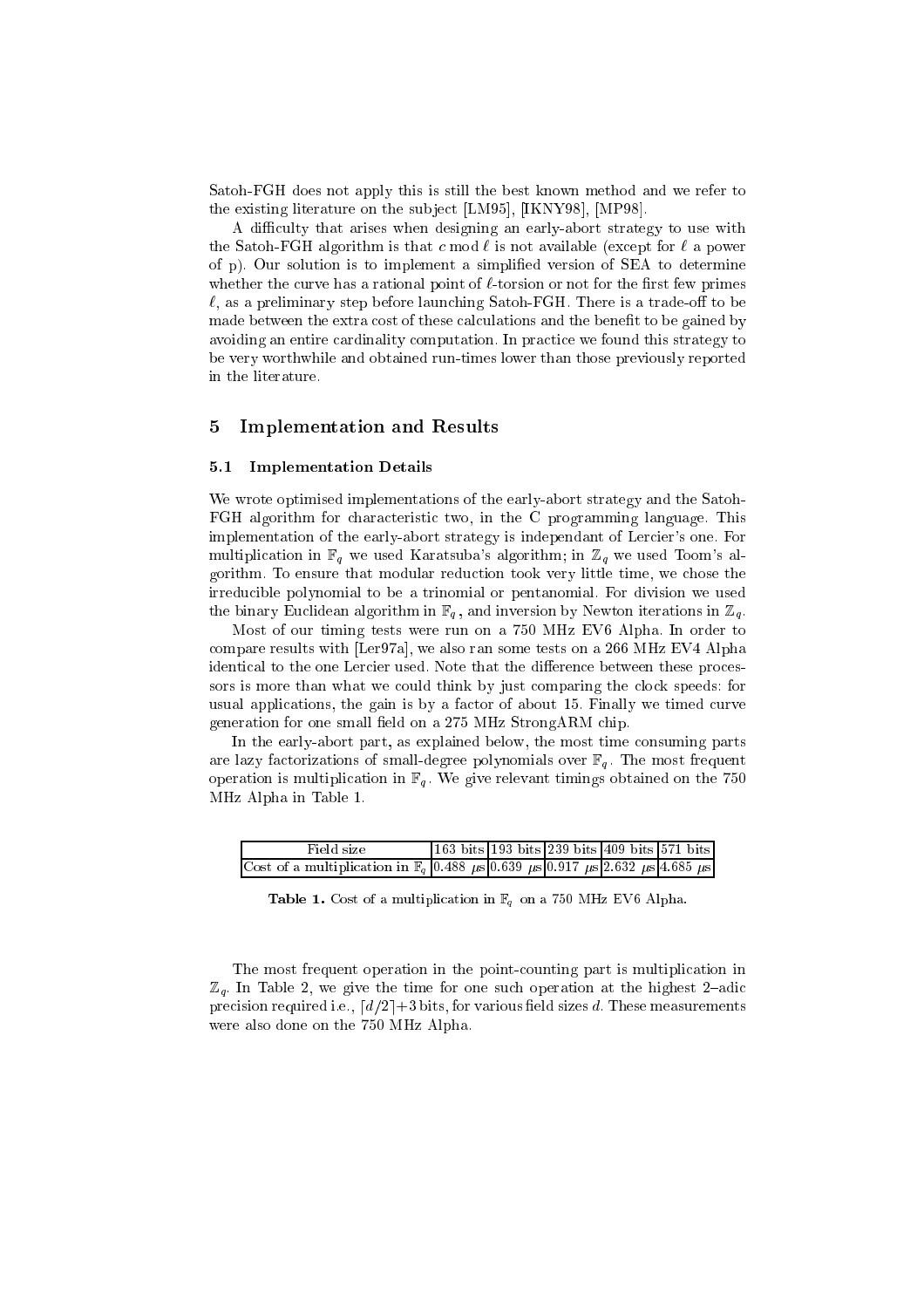| Base field size                                                                                           |     |     |     | $1163 \text{ bits}$ 193 bits 239 bits 409 bits 571 bits |     |
|-----------------------------------------------------------------------------------------------------------|-----|-----|-----|---------------------------------------------------------|-----|
| Maximal precision                                                                                         | -85 | 100 | 123 | 208                                                     | 289 |
| Cost of a multiplication in $\mathbb{Z}_q[0.19 \text{ ms}][0.24 \text{ ms}]0.36 \text{ ms}$ 4.6 ms 8.0 ms |     |     |     |                                                         |     |

**Table 2.** Cost of a multiplication in  $\mathbb{Z}_q$  on a 750 MHz EV6 Alpha.

|                                                      |           | Field size SEA (timings from [Ler97b]) Satoh-FGH Ratio |                   |     |
|------------------------------------------------------|-----------|--------------------------------------------------------|-------------------|-----|
|                                                      | Min   Max | Avg                                                    |                   |     |
| 155 bits $ 58.8 \text{ s} \overline{132 \text{ s}} $ |           | $86.5 \text{ s}$                                       | $36.3 \text{ s}$  | 2.4 |
| 196 bits $212 s 1029 s$                              |           | $308 \text{ s}$                                        | $68.8 \mathrm{s}$ | 4.5 |
| 300 bits $ 1519 \text{ s} 3686 \text{ s} $           |           | 2434 s                                                 | $408.4 \text{ s}$ |     |

Table 3. Times for point-counting on a 266 MHz EV4 Alpha

## 5.2 Counting the Number of Points on One Curve

When computing the cardinality of a curve, one has to decide whether to use SEA or Satoh. Two cases have to be dealt with differently: the case of large characteristic and the case of small characteristic.

The complexity of Satoh's algorithm has a bad dependency in the characteristic  $p$  of the base field and when  $p$  is large, it is not efficient at all. This is due to the use of the modular equation  $\Phi_p$  for the lifting of the curves. This equation  $\max \sigma(p_{\parallel})$  coemcients that have to be known at least modulo  $p_{\parallel}$  (d)  $\sim$  2). Hence a complexity which is exponential in  $p$  appears to be unavoidable. On the other hand, the SEA algorithm is polynomial-time independently of p. For instance, Morain succeeded in counting the number of points of a curve over a field of size  $10^{499} + 153$  [Mor95].

However in small characteristic Satoh's algorithm is efficient. In particular in hara
teristi two, Satoh-FGH is learly faster than SEA in pra
ti
e. To illustrate the difference in speed between the two algorithms, we compare Lercier's results [Ler97b] with the timings we get over the same fields, using an identical 266 MHz Alpha. The results are given in Table 3. We do not give minimal or maximal times for Satoh-FGH sin
e the runtime of this algorithm is essentially onstant when treating different curves over the same field. These results show that the bigger the field the greater the advantage for Satoh-FGH, as expected from the asymptoti
s.

We give timings for point-counting on the 750 MHz Alpha in Table 4. Most of the field sizes that we chose are recommended in cryptographic standards (ANSI X9.63, IEEE P1363, IPSe
, NIST, WAP).

Remark: In some cases, the SEA and Satoh-FGH algorithms can be combined to speed-up point-counting. This works particularly well when the field size is such that the maximum precision required in Satoh-FGH is a little more than a multiple of the machine word-size. A good example is  $q = 2^{251}$ : the maximum precision in the litting calculations is  $|\frac{2\pi}{2}|\ + 3| = 129$  bits. In this case, computing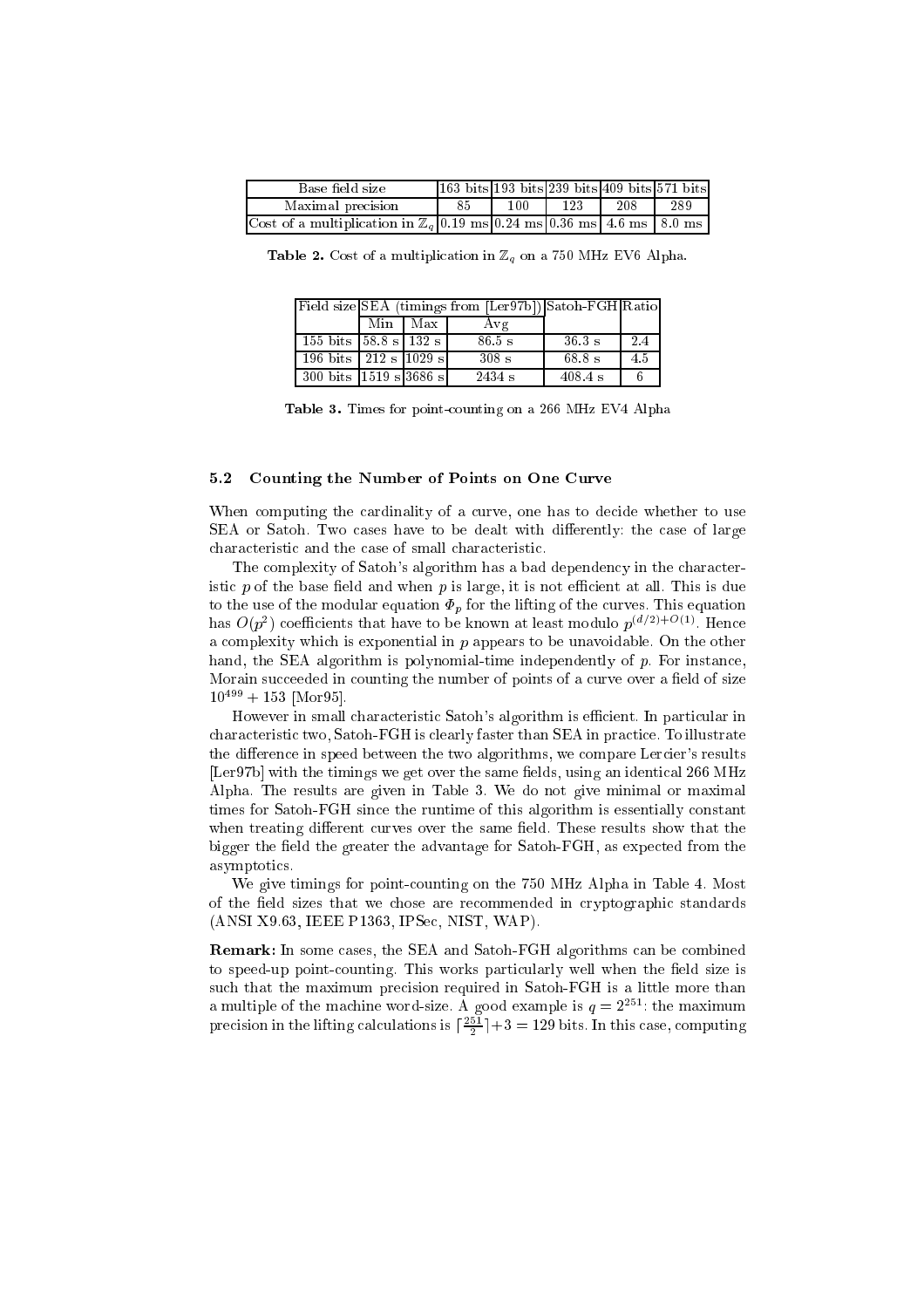|                          |                  |                                  | Field size Satoh-FGH Field size Satoh-FGH Field size Satoh-FGH |                                  |                   |
|--------------------------|------------------|----------------------------------|----------------------------------------------------------------|----------------------------------|-------------------|
| $157$ bits               | 2.39 s           | $\parallel$ 197 bits             | $4.45 \text{ s}$    283 bits                                   |                                  | 26.5 s            |
| $\vert$ 163 bits $\vert$ | 2.76 s           | 233 bits                         | $6.57$ s                                                       | $\parallel$ 409 bits             | $76.3~\mathrm{s}$ |
| 193 bits                 | $4.10 \text{ s}$ | $\parallel$ 239 bits $\parallel$ | 6.94 s                                                         | $\parallel$ 571 bits $\parallel$ | 257 s             |

Table 4. Times for pointounting on a 750 MHz EV6 Alpha

the tra
e modulo 3 with the SEA algorithm allows the pre
ision to be redu
ed to 128 bits which fits perfectly in a whole number of words. This approach could ertainly be pushed further, although implementation omplexity would appear to outweigh the moderate gain in speed.

### 5.3 Finding a Good Curve

The naïve strategy to find a curve suitable for cryptographic use is to count the number of points for many curves, until one with almost prime order is found. As mentioned before, if the SEA algorithm is used then many bad curves can be dete
ted early; this ni
e property does not hold for the Satoh-FGH algorithm.

Hence, for small to medium sizes, the naïve strategy using Satoh-FGH is not better than the early-abort strategy with SEA. For instance over  $\mathbb{F}_{2155}$ , Lercier [Ler97b] was able to select the good curves among a set of 1000 random ones in 14112 se
onds. On the same omputer, the Satoh-FGH method takes 36:5 seconds per curve, so that selecting the good ones would take 36500 seconds with the naive strategy, and would be worse by a factor 2.5. (For larger sizes, this phenomenon vanishes and Satoh-FGH is always better.)

To counter this, we take advantage of both methods: we first eliminate many andidate urves by an early-abort strategy based on SEA's te
hniques, and then run Satoh-FGH on the remaining ones.

Let E be a curve over  $\mathbb{F}_q$ . For a small prime  $\ell, E$  is called  $\ell$ -good if its order is coprime to  $\ell$ , and  $\ell$ -bad otherwise. Early-abort works as follows for each  $\ell$ :

- 1. Compute the number of roots of  $\Phi_{\ell}(X, j(E))$ . It can be 0, 1, 2 or  $\ell + 1$ . (The cases 1 or  $\ell + 1$  cannot occur unless q is a square modulo  $\ell$ .)
- 2. If there are no roots,  $E$  is  $\ell$ -good.
- 3. Otherwise, for each root of  $\Phi_f$ , build the corresponding factor of the  $\ell$ -division polynomial and search for a root x of the factor. If there is such an x in  $\mathbb{F}_q$ and a corresponding y too, then  $(x, y)$  is an  $\ell$ -torsion point over  $\mathbb{F}_q$  and E is  $\ell$ -bad.
- 4. Otherwise E is  $\ell$ -good.

The major cost in step 1 is that of computing  $X^q$  modulo  $\Phi_{\ell}(X, j(E))$ , which has degree  $\ell + 1$ . To accelerate the calculation, we replace  $\Phi_{\ell}$  by the *canonical* modular polynomial  $\varPsi_{\ell}$ , which has the same degree but is sparser and involves lower powers of j. We refer to [Mor95] for the construction and the properties of these equations.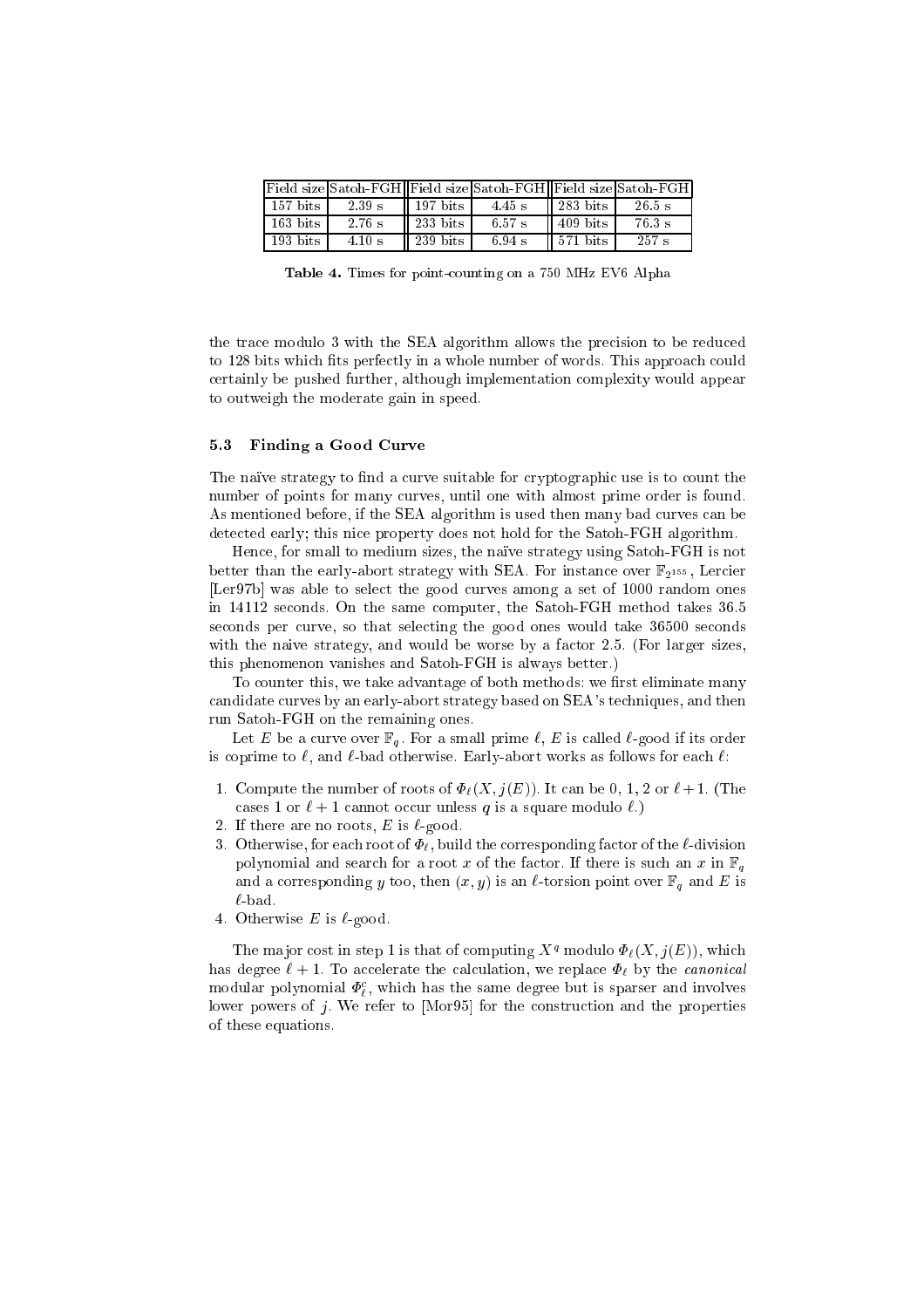|    |                            | $q = 2^{163}$ |                           | $q = 2^{239}$ |
|----|----------------------------|---------------|---------------------------|---------------|
|    | $\ell$   Root finding      | Average       | Root finding              | Average       |
|    | of $\Phi_{\ell}^{c}(X, j)$ | total time    | of $\Phi_{\ell}^{c}(X,j)$ | total time    |
| 3  | $0.17$ ms                  | $0.17$ ms     | $0.28$ ms                 | $0.28$ ms     |
| 5  | $0.34$ ms                  | $0.38$ ms     | $0.61$ ms                 | $0.68$ ms     |
| 7  | $0.34$ ms                  | $1.18$ ms     | $0.56$ ms                 | $2.18$ ms     |
| 11 | 4.42 ms                    | $6.93$ ms     | $9.14$ ms                 | $14.1$ ms     |
| 13 | $1.07$ ms                  | $4.19$ ms     | $1.94$ ms                 | 8.36 ms       |
| 17 | $3.71$ ms                  | $8.63$ ms     | 7.34 ms                   | $17.9$ ms     |
| 19 | 4.97 ms                    | $11.6$ ms     | $10.1$ ms                 | 23.7 ms       |

**Table 5.** Average runtime for checking if E is  $\ell$ -good (EV6 - 750 MHz)

Heuristically, in half of the cases there will be no root (in such a case  $\ell$  is called an Atkin prime) and we are done. Otherwise, we have to continue to step 3. The factor of the division polynomial corresponding to a root of the modular polynomial is calculated using a system of formulae due to Lercier [Ler97a]. For small  $\ell$  the solution to this system can be written explicitly, and the factor is obtained at almost no cost. (For larger  $\ell$  the system could be solved efficiently by an algorithm also due to Lercier.) The cost of searching for a root is dominated by the computation of  $X<sup>q</sup>$  modulo the factor, which has degree  $(\ell - 1)/2$ .

In Table 5 we give the run-time for this pro
edure, measured on the 750 MHz Alpha.

It is necessary to bound the maximum size of  $\ell$  in order to balance the cost of early-abort against the gain obtained by avoiding point-counting. In theory, it would be beneficial to increase  $\ell$  until the above early-abort procedure took approximately one  $\ell$ -th of the time required for point-counting. Hence the maximum size of  $\ell$  would grow with the field size.

However almost all of the advantage to be gained comes from using the first few primes and in practice we found  $\ell \leq 19$  to be a good trade-off. For these primes it is not difficult to determine if curves are  $\ell$ -good: Lercier's construction of isogenies is relatively easy, as in the search for  $\ell$ -torsion points. Thus we were able to keep our ode simple and reliable.

For comparison with Lercier's results reported in [Lerg7b], we ran some further tests on the 266 MHz Alpha. We chose a similar early-abort strategy, searching for good curves with order  $4p$  without considering the twist curves at all (but see below). The results can be found in Table 6. As a first step in the early-abort, we determine whether the order is divisible by 8. This can be decided very quickly by computing  $\text{Tr } a_6$ . Note that we measured our timings for 157 and 197 bits instead of 155 and 196 because composite extension fields may be weak in certain ases, as mentioned in the introdu
tion.

Next, in order to maximise the performance of curve generation we decided to search simultaneously for twist curves with order 2p and this allowed us roughly to double the speed. As is clear from section 2, the cardinality of the twist can be found immediately from that of the urve itself. Furthermore, the early-abort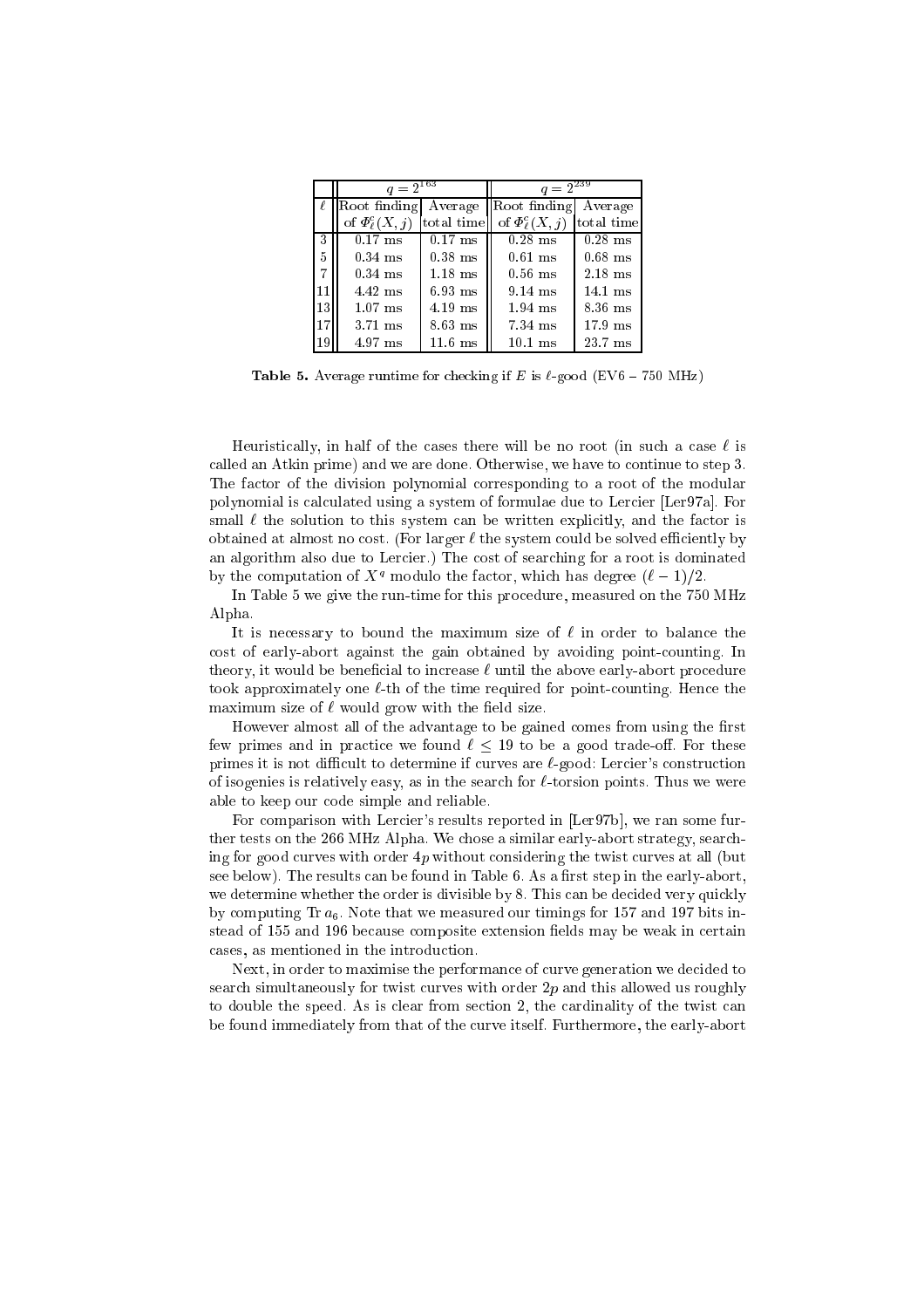|          |           | Field size SEA (from [Ler97b]) Satoh-FGH + early-abort |
|----------|-----------|--------------------------------------------------------|
| 155 bits | 14112 s   | 4490 s                                                 |
| 196 bits | $30254$ s | 7850 s                                                 |

Table 6. Time to select good curves among  $1000$  (EV4 - 266 MHz)

| Field sizel | Time for e-a.         | Remaining | Time to count      |    | Good   Average time to                    |
|-------------|-----------------------|-----------|--------------------|----|-------------------------------------------|
| (in bits)   | $\alpha$ 10000 curves | curves    |                    |    | remaining curves curves find a good curve |
| 157         | $21.1 \text{ s}$      | 435       | $17.3 \text{ min}$ | 45 | $23.6\text{ s}$                           |
| 163         | $23.1 \text{ s}$      | 473       | $21.7$ min         | 55 | $24.1$ s                                  |
| 193         | $25.1 \text{ s}$      | 402       | $27.5$ min         | 33 | $50.7 \mathrm{s}$                         |
| 197         | $30.8 \text{ s}$      | 415       | $30.8$ min         | 43 | $43.6\text{ s}$                           |
| 233         | $40.3 \mathrm{s}$     | 402       | 44 min             | 29 | $92.4~\mathrm{s}$                         |
| 239         | $43.5 \text{ s}$      | 435       | $50.3 \text{ min}$ | 29 | 105.6 s                                   |
| 283         | 122s                  | 418       | $3h4$ min          | 20 | $9.2 \text{ min}$                         |
| 409         | 245 s                 | 467       | 9h 54 min          | 22 | $27 \text{ min}$                          |
| 571         | 524 s                 | 375       | $26h$ 40 min       | 11 | $146$ min                                 |

**Table 7.** Average time to find a good curve  $(EV6 - 750 MHz)$ 

strategy can easily be adapted to take the twist into account since it has the same  $j$ -invariant and the same division polynomials. (This is because the curve and its twist are isomorphic over an algebraic closure and the isomorphism preserves the abs
issae.)

One possibility would be to reject a pair consisting of a curve and its twist only when the early-abort strategy determines that both curves are cryptographi
ally unsuitable. Alternatively one may pursue a more aggressive strategy by reje
ting them both as soon as either one is found to be unsuitable, and immediately moving on to a new pair. Using the latter method for 10000 random urve pairs on the 750 MHz Alpha, we measured the timing results shown in Table 7.

Although the  $O(d^3)$  space complexity of Satoh's algorithm grows quickly, the tricks described in [FGH00] keep the constant factor small. With these tricks, the largest key size we dealt with (571 bits) requires under 10 megabytes and for moderate key sizes the memory usage was only a few hundred kilobytes. We chose a different trade-off, using more memory in exchange for slightly higher speed.

To investigate the possibility of generating urves in onstrained environments, we ran some tests at 113 bits on an ARM chip. This small key size is re
ommended for key-ex
hange in the Wireless Appli
ation Forum's WTLS standard (WAP) and an be used for short-term se
urity at a level omparable to DES. The results an be seen in Table 8.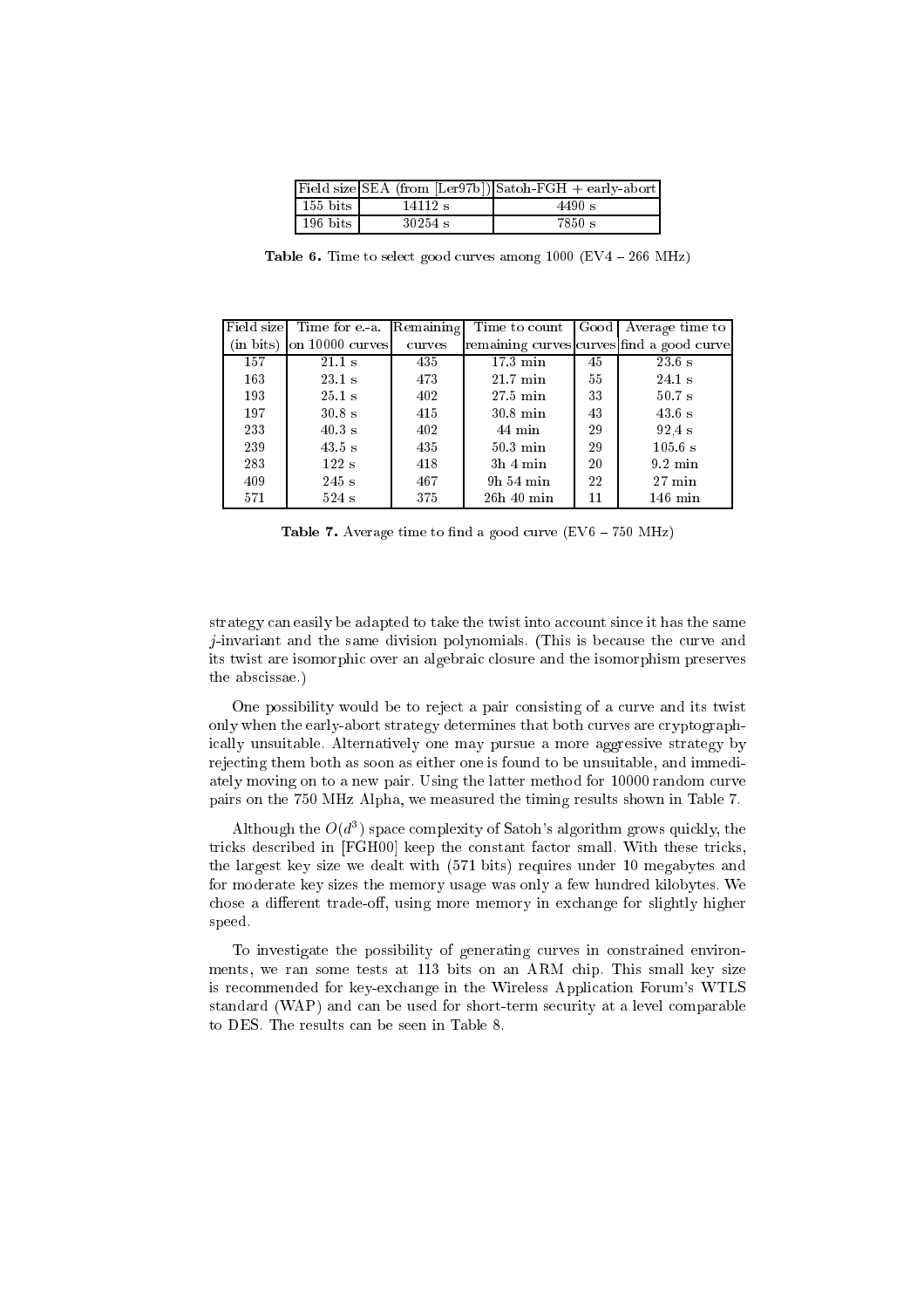| Field size Frequency | Time to          |                                   | $\vert$ Average time to $\vert$ RAM + ROM used |
|----------------------|------------------|-----------------------------------|------------------------------------------------|
|                      |                  | count one curve find a good curve |                                                |
| 113 bits $275 MHz$   | $5.9 \mathrm{s}$ | 38s                               | $1240$ KB $+$ 136 KB                           |

Table 8. Time to find a good WAP curve on an ARM chip

|  |  | Field size Time Field size Time Field size Time                                                                                                                         |  |
|--|--|-------------------------------------------------------------------------------------------------------------------------------------------------------------------------|--|
|  |  | 157 bits $\begin{bmatrix} 0.50 \text{ s} \end{bmatrix}$ 197 bits $\begin{bmatrix} 0.91 \text{ s} \end{bmatrix}$ 283 bits $\begin{bmatrix} 6.32 \text{ s} \end{bmatrix}$ |  |
|  |  | 163 bits $ 0.56 \text{ s} $ 233 bits 1.39 s  409 bits 19.4 s                                                                                                            |  |
|  |  | 193 bits $ 0.84 \text{ s} $ 239 bits 1.47 s 571 bits 58.2 s                                                                                                             |  |

Table 9. New times for point-counting on a 750 MHz EV6 Alpha

#### 6 Conclusion

The Satoh-FGH algorithm has proven to be the method of hoi
e whenever one wants to compute the cardinality of a random elliptic curve defined over a finite field of characteristic two. But in spite of Satoh-FGH's excellent performance (see Table 4), the SEA algorithm should not be abandoned too qui
kly. In the ase of large hara
teristi it is the only pra
ti
al method available. Moreover the early-abort strategy, which is closely related to it, is valuable when looking for a curve for cryptographic use, even in small characteristic. By combining this technique and the Satoh-FGH algorithm, we obtain an efficient way of computing secure curves (see Table 7). We conclude that it is no longer necessary to use pre
omputed urves in ryptography sin
e one an easily ompute new urves as desired. Finding a curve with a security level comparable with RSA-1024 takes minutes or less. Curve generation for short-term se
urity, with a level equivalent to DES, is feasible on a low-power chip. Finally, very high security levels similar to the highest AES level are now possible albeit in several hours.

### Remark

We have recently implemented a new and quite different point-counting algorithm with lower memory requirements and a gain in speed by a factor ranging from 4 to 5 depending on key-size. For instance a secure 113-bit curve can be found in 8 se
onds using 36 KB of RAM on the 275 MHz StrongARM. Repeating the al
ulations from Tables 4 and 7 gave the times in Table 9 and Table 10.

## **Acknowledgements**

We would like to thank François Morain for his continuous support and many invaluable suggestions during this work.

We are also grateful to Rajit Manohar from Cornell Computer Systems Laboratory. He provided the computer resources needed for many of our calculations.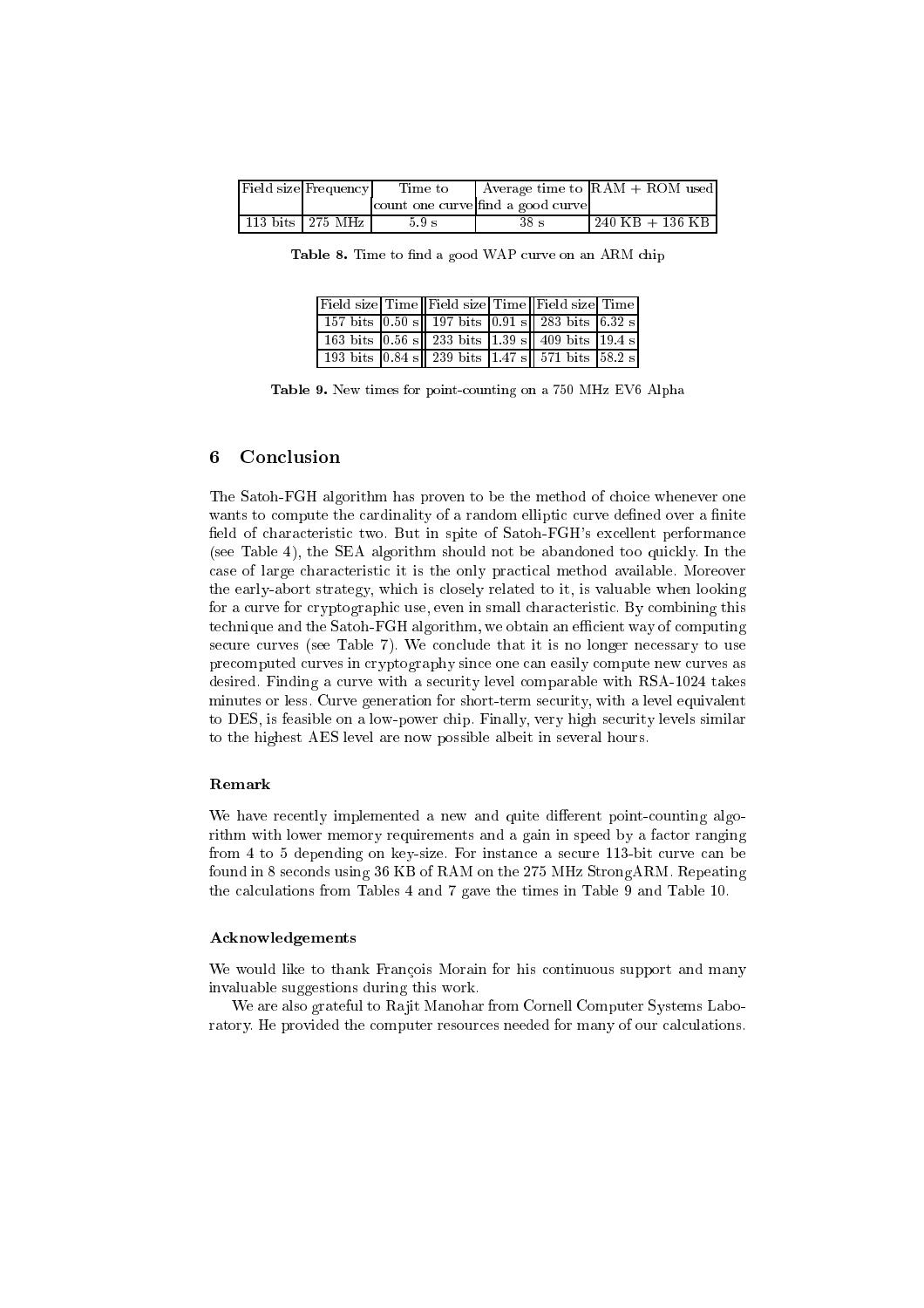|     | Field size Average time to  |
|-----|-----------------------------|
|     | (in bits) find a good curve |
| 157 | 5s                          |
| 163 | 5s                          |
| 193 | 10 <sub>s</sub>             |
| 197 | 10 <sub>s</sub>             |
| 233 | $21 \mathrm{s}$             |
| 239 | $22\mathrm{~s}$             |
| 283 | $138 \mathrm{s}$            |
| 409 | 7 min                       |
| 571 | $34 \text{ min}$            |

Table 10. New times to find good curves  $(EV6 - 750 MHz)$ 

## References

- [FIPS186] FIPS 186-2. Digital Signature Standard. Federal Information Processing Standards publication, january 2000. U.S. Departement of Commerce/National Institute of Standards and Technology. Available at http://csrc.nist.gov/cryptval/dss.htm.
- $[P1363]$ IEEE P1363. Standard specifications for public key cryptography. Available at http://www.manta.ieee.org/groups/1363/.
- $[Atk92]$ A. O. L. Atkin. The number of points on an elliptic curve modulo a prime. Series of e-mails to the NMBRTHRY mailing list, 1992.
- [BSS99] I. Blake, G. Seroussi, and N. Smart. Elliptic curves in cryptography, volume 265 of London Math. Soc. Lecture Note Ser. Cambridge University Press, 1999.
- $[Ch96]$ H. Cohen. A course in algorithmic algebraic number theory, volume 138 of Graduate Texts in Mathematics. Springer-Verlag, 1996. Third printing.
- $[Cu94]$ J. M. Couveignes. Quelques calculs en théorie des nombres. Thèse, Université de Bordeaux I, July 1994.
- $[Cu96]$ J.-M. Couveignes. Computing  $\ell$ -isogenies using the p-torsion. In H. Cohen, editor, Algorithmic Number Theory, volume 1122 of Lecture Notes in  $Comput.~ Sci.,$  pages 59-65. Springer Verlag, 1996. Second International Symposium, ANTS-II, Talence, France, May 1996, Proceedings.
- [ $Dew98$ ] L. Dewaghe. Remarks on the Schoof-Elkies-Atkin algorithm. Math. Comp., 67(223):1247-1252, July 1998.
- [DGM99] I. Duursma, P. Gaudry, and F. Morain. Speeding up the discrete log computation on curves with automorphisms. In Kwok Yan Lam, Eiji Okamoto, and Chaoping Xing, editors, Advances in Cryptology - ASIACRYPT '99, volume 1716 of Lecture Notes in Comput. Sci., pages 103-121. Springer-Verlag, 1999. International Conference on the Theory and Applications of Cryptology and Information Security, Singapore, November 1999, Proceedings.
- [Elk98] N. Elkies. Elliptic and modular curves over finite fields and related computational issues. In D.A. Buell and eds. J.T. Teitelbaum, editors, Computational Perspectives on Number Theory, pages 21-76. AMS/International Press, 1998. Proceedings of a Conference in Honor of A.O.L. Atkin.
- $[FGH00]$ M. Fouquet, P. Gaudry, and R. Harley. An extension of Satoh's algorithm and its implementation. J. Ramanujan Math. Soc., 15:281-318, 2000.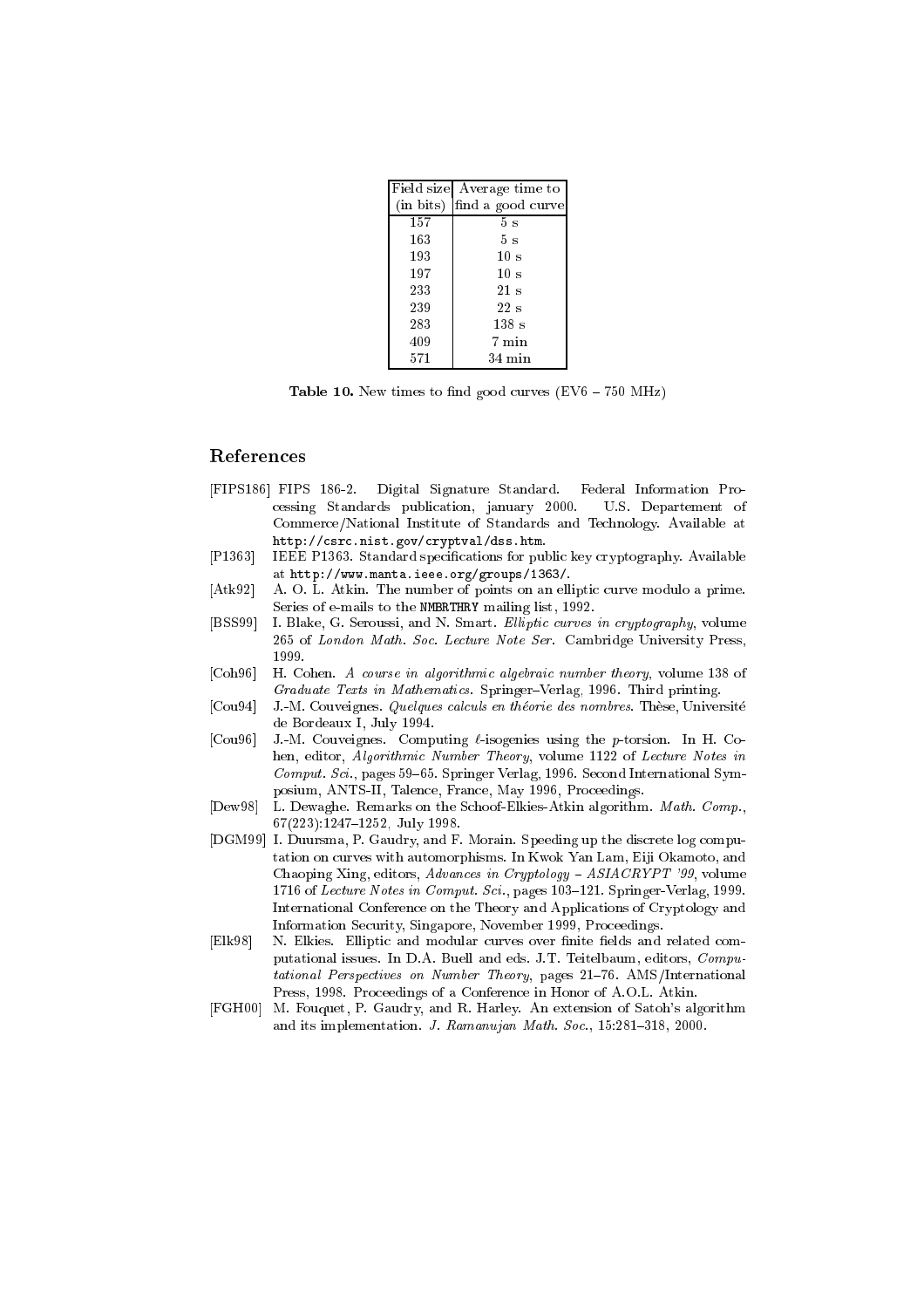- $[FR94]$ G. Frey and H.-G. Rück. A remark concerning m-divisibility and the discrete logarithm in the divisor class group of curves. *Math. Comp.*,  $62(206):865-$ 874, April 1994.
- $[GHS00]$ P. Gaudry, F. Hess, and N. Smart. Constructive and destructive facets of Weil descent on elliptic curves. Submitted to J. Crypt. and available at  $\verb+http://www.cs.bris.ac.uk/~nige1/weil_descent.html, 2000.$
- $[GLV]$ R. Gallant, R. Lambert, and S. Vanstone. Improving the parallelized Pollard lambda search on binary anomalous curves. To appear in Math. Comp.
- $[Har00]$ R. Harley. http://cristal.inria.fr/"harley/ecdl7/q, 2000.
- $[Has33]$ H. Hasse. Beweis des Analogons der Riemannschen Vermutung für die Artinschen und F. K. Smidtschen Kongruenzzetafunktionen in gewissen elliptischen Fällen. Ges. d. Wiss. Narichten. Math. Phys. Klasse, pages 253-262, 1933.
- [IKNY98] T. Izu, J. Kogure, M. Noro, and K. Yokoyama. Efficient implementation of Schoof's algorithm. In K. Ohta and D. Pei, editors, Advances in Cryptology - ASIACRYPT '98, volume 1514 of Lecture Notes in Comput. Sci., pages 66-79. Springer-Verlag, 1998. International Conference on the theory and application of cryptology and information security, Beijing, China, October 1998.
- $[JM99]$ D. Johnson and A. Menezes. The elliptic curve digital signature algorithm (ECDSA). Technical Report CORR 99-34, U. Waterloo, 1999. Available at http://www.cacr.math.uwaterloo.ca/.
- [Kob87] N. Koblitz. Elliptic curve cryptosystems. Math. Comp., 48(177):203-209, January 1987.
- [Ler97a] R. Lercier. Algorithmique des courbes elliptiques dans les corps finis. Thèse, École polytechnique, June 1997.
- $[Ler97b]$ R. Lercier. Finding good random elliptic curves for cryptosystems defined over  $\mathbb{F}_{2^n}$ . In W. Fumy, editor, Advances in Cryptology - EUROCRYPT '97, volume 1233 of Lecture Notes in Comput. Sci., pages 379-392. Springer-Verlag, 1997. International Conference on the Theory and Application of Cryptographic Techniques, Konstanz, Germany, May 1997, Proceedings.
- $[LM95]$ R. Lercier and F. Morain. Counting the number of points on elliptic curves over finite fields: strategies and performances. In L. C. Guillou and J.-J. Quisquater, editors, Advances in Cryptology - EUROCRYPT '95, volume 921 of Lecture Notes in Comput. Sci., pages 79-94, 1995. International Conference on the Theory and Application of Cryptographic Techniques, Saint-Malo, France, May 1995, Proceedings.
- $[LST64]$ J. Lubin, J. P. Serre, and J. Tate. Elliptic curves and formal groups. In Lecture notes prepared in connection with the seminars held at the Summer Institute on Algebraic Geometry, Whitney Estate, Woods Hole, Massachusetts, July 6-July 31, 1964, 1964. Scanned copies available at http://www.ma.utexas.edu/users/voloch/lst.html.
- $[LV00]$ A. Lenstra and E. Verheul. Selecting cryptographic key sizes, January 2000. Presented at PKC2000.
- $[Men93]$ A. J. Menezes. Elliptic curve public key cryptosystems. Kluwer Academic Publishers, 1993.
- $[Mil87]$ V. Miller. Use of elliptic curves in cryptography. In A. M. Odlyzko, editor, Advances in Cryptology - CRYPTO '86, volume 263 of Lecture Notes in Comput. Sci., pages 417-426. Springer-Verlag, 1987. Proceedings, Santa Barbara (USA), August 11-15, 1986.